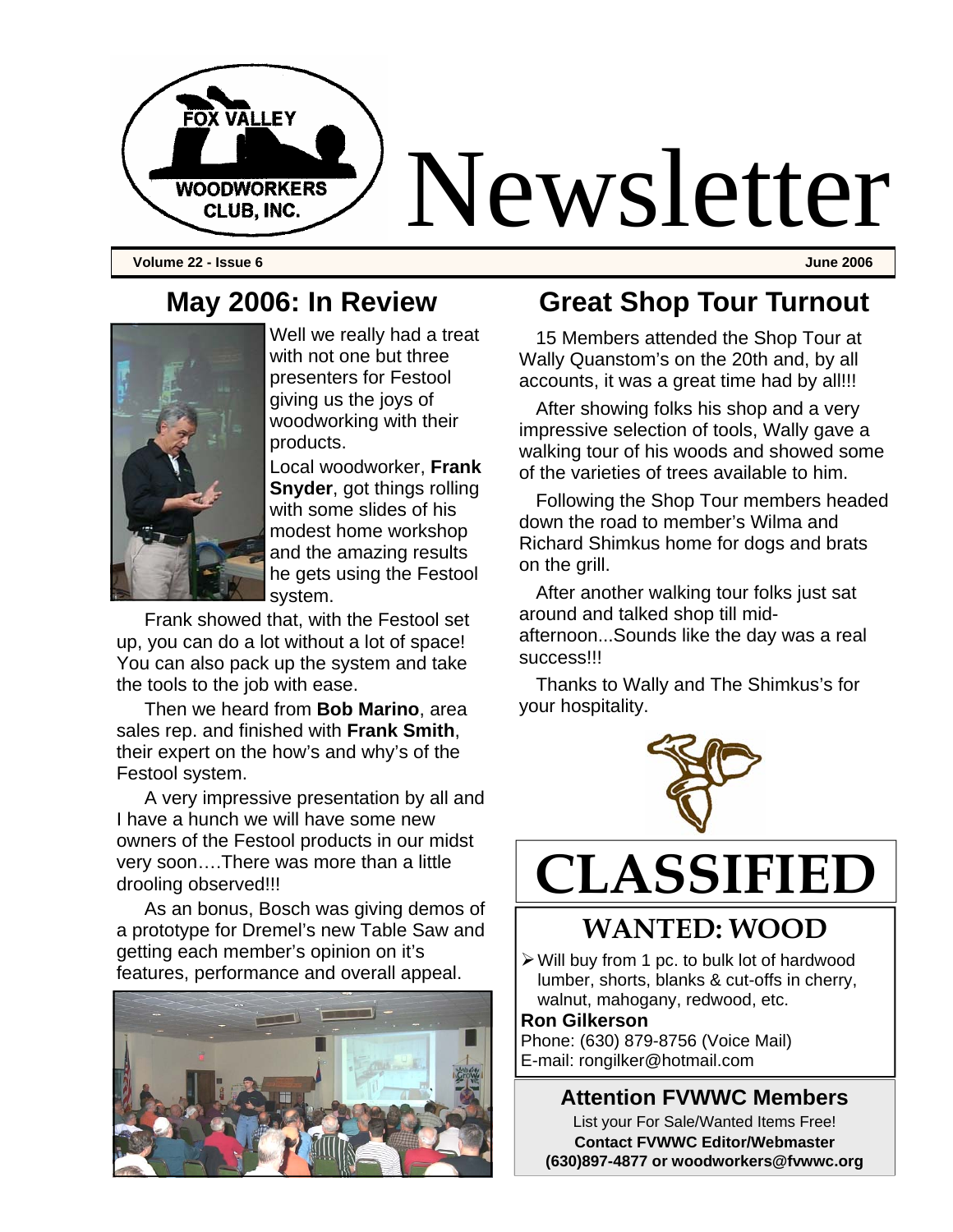## **FVWWC Events Calendar**

| Jun 6thTue 7:30 p.m Terry West - Windsor Chairs |
|-------------------------------------------------|
| Terry teaches courses in Win-                   |
| dsor chair making locally at                    |
| Garfield Farm & Museum.                         |
| http://www.garfieldfarm.org                     |

Jun 21st.. Wed...9:00 a.m...**FVWWC's Breakfast Club:**  The Red Apple Restaurant at 414 S Schmale Rd - Carol Stream, IL -- All members and friends are is invited to stop by!

Jul 4th: *Happy Independence Day!* - See you next week!!!

- Jul 11th....Tue ...7:30 p.m...**Gene Westerberg**  Shows us **Woodburning Techniques**
- Jul 24th.... Sat........TBA......**Workshop:** Sharpening by "The Chairwright" Bill Gullberg - Kirkwood, IL
- Aug 1st ....Tue ...7:30 p.m... **David Bettininghus**  Bowl Turning in Layers

## **FVWWC Officers & Staff**

#### **woodworkers@fvwwc.org**

| President Ron Gilkerson<br>(630) 879-8756<br>rongilker@hotmail.com       |  |
|--------------------------------------------------------------------------|--|
| Vice President Dick Secrest                                              |  |
| Treasurer Doug Pfaff                                                     |  |
| Secretary Darrel Anderson                                                |  |
| Program Committee  Tom Sharp<br><b>Mike Brady</b><br><b>Dick Secrest</b> |  |
| Membership  Ken McFee                                                    |  |
| Show Chairman  Mike Madden                                               |  |
| Toy Drive Coordinator Gail Madden                                        |  |
| Editor/Webmaster Linda Christensen                                       |  |
| Librarian Cheryl Miller                                                  |  |
| Raffles/Photographer  Charlie Christensen                                |  |
| Member-at-Large  James Nellis                                            |  |
| Show & Tell MC  Matt Gauntt                                              |  |
| Audio/Visual Tech.  Will Sharp                                           |  |
|                                                                          |  |
|                                                                          |  |

## *You're Invited...*

 $\checkmark$ Estate of a local woodworker is being sold at a Garage Sale and members ONLY are invited....But yes, you may bring a friend/s! Details are as follows:

### **GARAGE SALE OF WOODWORKING TOOLS Saturday, June 10th, 2006**

#### **8 a.m. - 5 p.m.**

*(Please do not arrive earlier, will not start until 8 a.m.!!!)* **323 Union Ave. - Batavia, IL** 

These tools and accessories are all in excellent condition. Owner took exceptional care of everything and many are new, still in the box and others may have been used once or twice. Nothing but nice, clean items -- *No junk!!!* Owner did remodeling & upkeep of rental properties which included tile & carpet installation.

#### **Partial List of Items:**

- **Campbell-Hausefeld 1hp Compressor**
- *NEW* **DeWalt Planer w/box**
- **Bostich Air Stapler**
- **Duo-Fast Electric Stapler**
- **Bosch Saber Saw**
- **Ryobi BT3000 SX 10" Table Saw w/a** *TON* **of Accessories** (Saw looks like it has had little use and accessories are still in the boxes.)
- *GENUINE* **Lion 45 Degree Miter Trimmer**
- **Delta Chop Saw**
- **Walker-Turner Jointer**
- *NICE*  **4' Workbench with Drawer, Backboard & Shelf** (Made very well, Steel reinforced -- Strong and in like new condition!)
- **Router Bit Sets: Including 24 pc Hickory Carbide Masters**
- **Grip-Rite 18ga (5/8"-2") Nailer**
- **Levels, Gauges, Squares, Etc.**
- **Grip-Rite 15ga Finishing Nailer**
- **Bosch Belt Sander**
- **Rockwell Palm Sander**
- **Older Delta Miter Saw**
- **Craftsman Radial Saw**
- **Makita N9514B Grinder**
- **Makita Drywall Screw Driver**
- **Carpet Laying Tools & Accessories (Many New)**
- **"Master Stripper 460"**
- **Various Carpet, Padding & Flooring Materials**
- **Screws, Nails, Misc. Fasteners**
- **Scrapers, Files, Rasps, Etc.**
- **Assorted Woodworking Magazines, Etc.**
- *Tons of other workshop accessories too numerous to list - And all in great condition!!!* **Questions:** Call Ron (630) 879-8756 or ask at the

June meeting!!!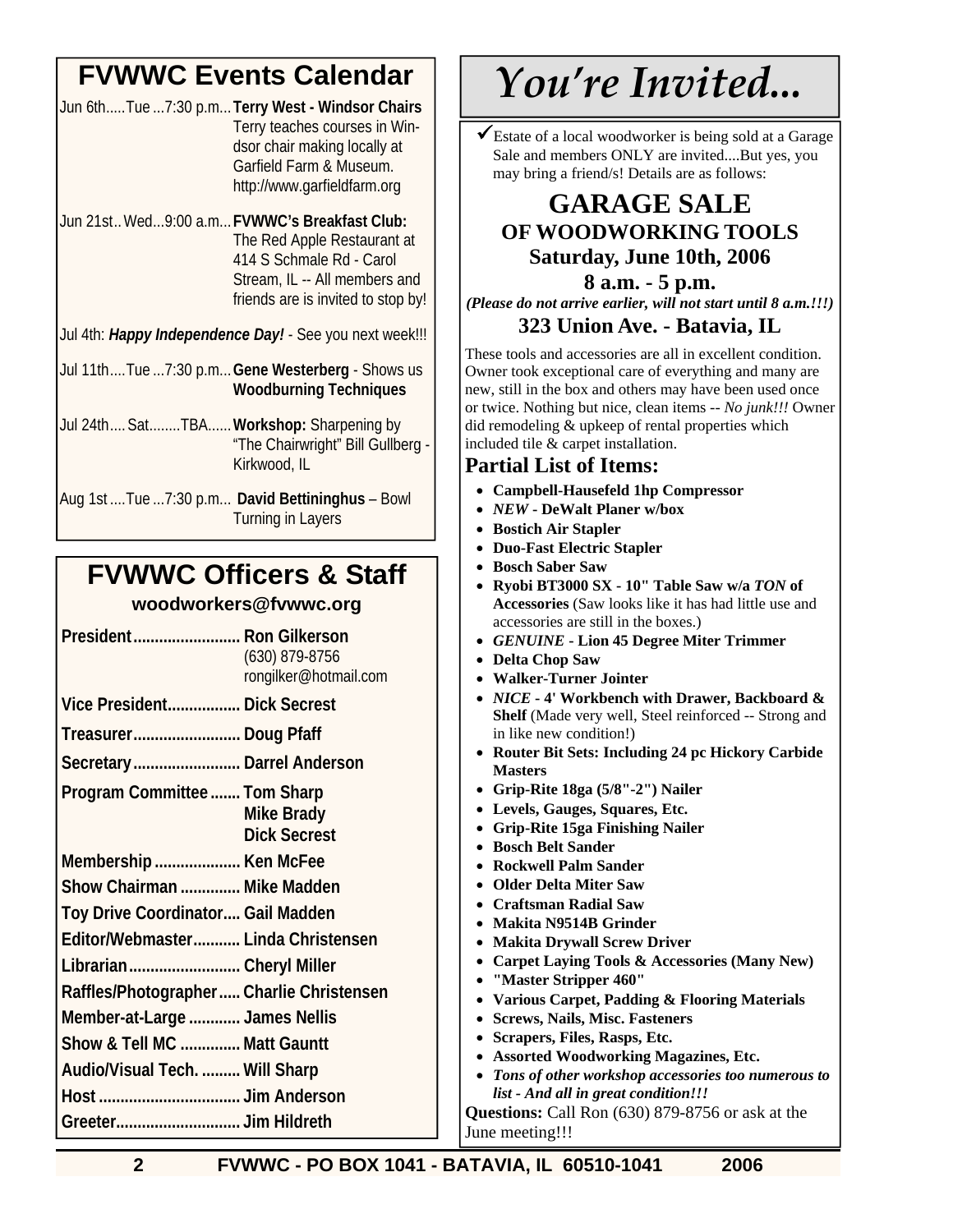

 Okay, it was another interesting display by Members of a variety of projects but this time we will have to hope the old saying "a picture is worth a thousand words" is true!

 The sheets were collected but what happened after that is a mystery and I apologize to each one of our exhibitors for loosing the paperwork.

 It's easy to see the level of creativity and skill our club encompasses and why each month's Show & Tell is one of our most highly anticipated features.



## **FVWWC MONTHLY DRAWING**

Appreciation for May's participation was shown by, again, drawing for two 1st Prizes and more:

#### **1st Prize I: Tool Shop Band Saw - Richard Lentz 1st Prize II: Grizzly Grinder - Dave Kline 2nd Prizes went to Bill Turk & Dave Burk**

In June we again have a variety of items including 1st Prize choices of: **Delta Bench Top Table Saw, Scroll Saw or \$50.00 AM/EX Gift Cheque** plus a number of secondary items.



In May we kicked off ticket sales for a special drawing and participation was fantastic. We are selling tickets, \$5 ea/5 for \$20, to reach our goat and then we will pull for the **Bosch 10" Dual-Bevel Slide Miter Saw** - **Model 4410L.**

Get your tickets for the Special Drawing now and, remember, you do not need to be present when we do this drawing to win!

As always, proceeds help us to continue to offer this level of prizes each month so, please, show your appreciation by purchasing a ticket or two... ...See you at the meeting!





**Charlie Christensen - FVWWC Raffle Chairman**